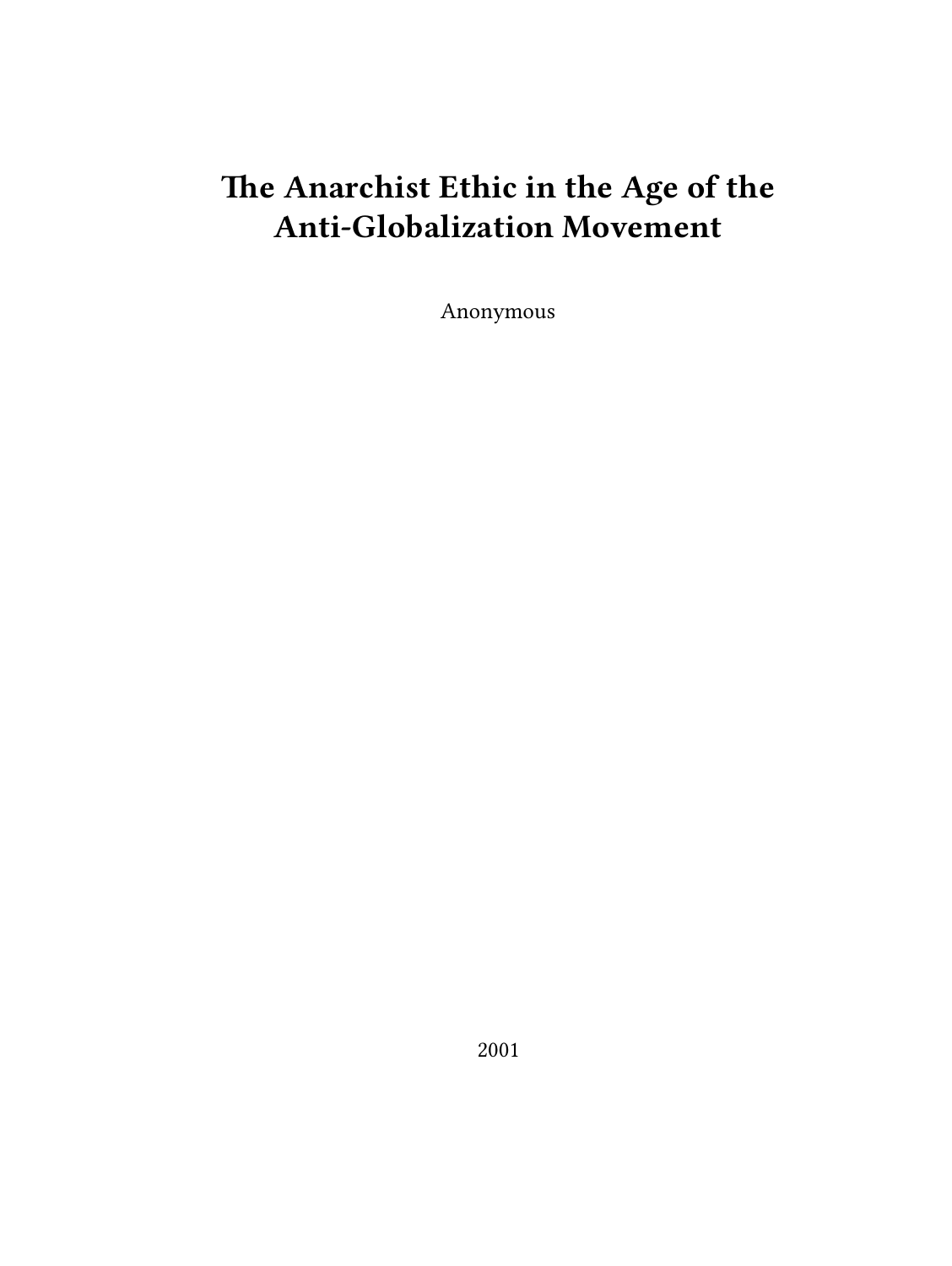# **Contents**

| Informal organization $\ldots \ldots \ldots \ldots \ldots \ldots \ldots \ldots \ldots \ldots \ldots$ |  |
|------------------------------------------------------------------------------------------------------|--|
|                                                                                                      |  |
|                                                                                                      |  |
|                                                                                                      |  |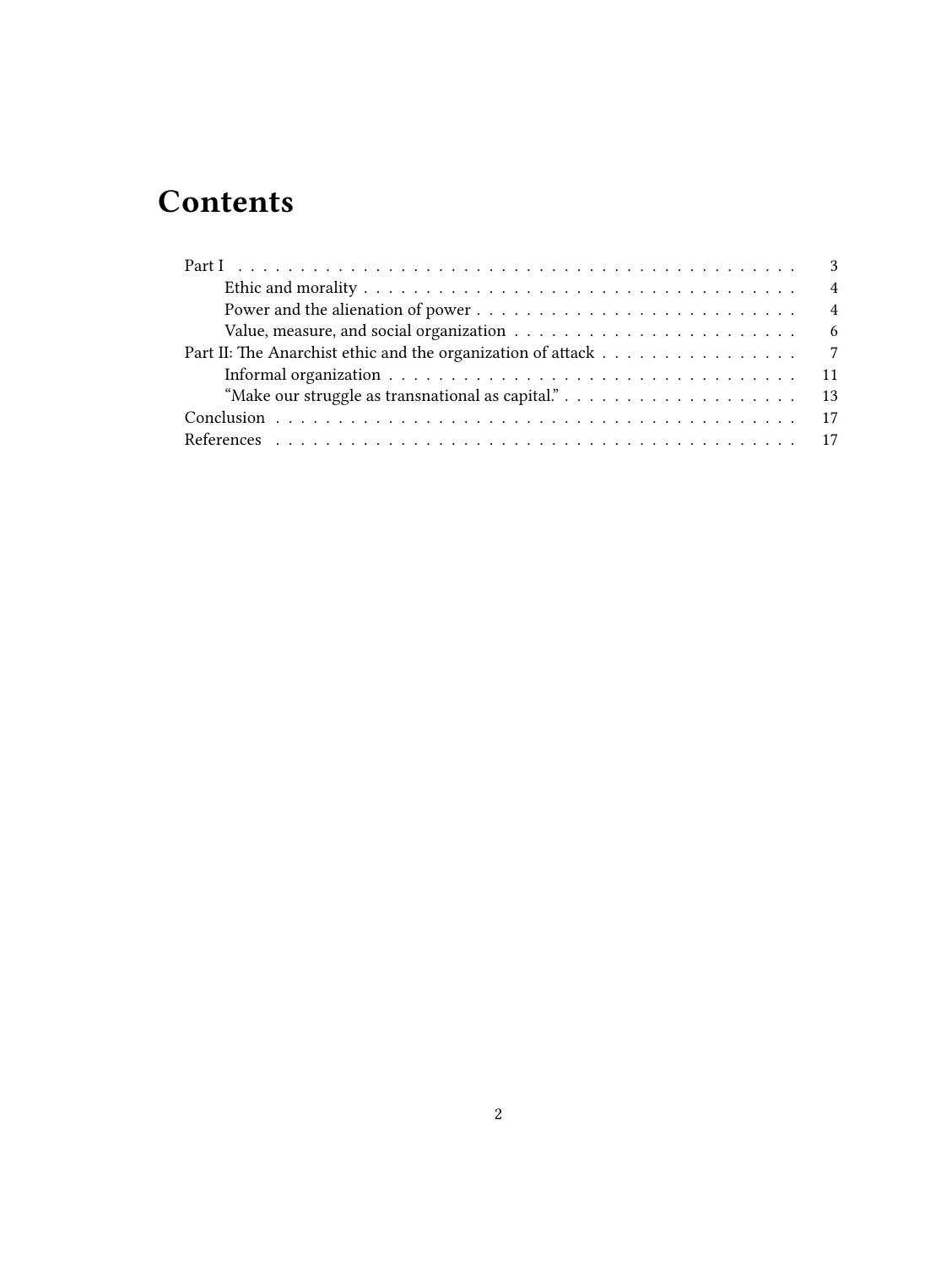## <span id="page-2-0"></span>**Part I**

The question always before anarchists is how to act in the present moment of struggle against capitalism and the state. As new forms of social struggles are becoming more clearly understood, this question becomes even more important. In order to answer these questions we have to clarify the relationship between anarchists and the wider social movement of the exploited and the nature of that movement itself. First of all, we need to note that the movement of the exploited is always in course. There is no use in anarchists, who wish to destroy capitalism and the state in their entirety, waiting to act on some future date, as predicted by an objectivist reading of capitalism or a determinist understanding of history as if one were reading the stars. This is the most secure way of keeping us locked in the present forever. The revolutionary movement of the exploited multitude never totally disappears, no matter how hidden it is. Above all this is a movement to destroy the separation between us, the exploited, and our conditions of existence, that which we need to live. It is a movement of society against the state. We can see this movement, however incoherent or unconscious, in the actions of Brazil's peasants who take the land they need to survive, when the poor steal, or when someone attacks the state that maintains the system of exclusion and exploitation. We can see this movement in the actions of those who attack the machinery that destroys our very life-giving environment. Within this current, anarchists are a minority. And, as conscious anarchists, we don't stand outside the movement, propagandizing and organizing it; we act with this current, helping to reanimate and sharpen its struggles.

It is instructive to look back at the recent history of this current. In the U.S., beginning in the 1970s, social movements began to fracture into single-issue struggles that left the totality of social relations unchallenged. In many ways, this was reflected in a shift in the form of imposed social relations, which occurred in response to the struggles of the 1960s and early 1970, and is marked by a shift from a Fordist regime of accumulation (dominated by large factories and a mediated truce with unions) to a regime of flexible accumulation (which began to break unions, dismantle the welfare state, and open borders to the free flow of capital). This shift is also mirrored by the academic shift to postmodernist theory, which privileges the fractured, the floating, and the flexible. While the growth of single-issue groups signals the defeat of the anti-capitalist struggles of the 1960s, over the 1990s we have witnessed a reconvergence of struggles that are beginning to challenge capitalism as a totality. Thus the revolutionary current of the exploited and excluded has recently reemerged in a cycle of confrontations that began in the third world and have spread to the first world of London, Seattle, and Prague, and in the direct action movement that has, for the most part, grown out of the radical environmental milieu. In the spectacular confrontations of the global days of action, these streams have been converging into a powerful social force.The key to this reconvergence is that the new struggles of the 1990s are creating ways to communicate and link local and particular struggles without building stifling organizations that attempt to synthesize all struggle under their command. Fundamental to this movement is an ethic that stands against all that separates us from our conditions of existence and all that separates us from our power to transform the world and to create social relations beyond measure — a measure imposed from above. This ethic is a call for the self-organization of freedom, the self-valorization of human activity.

In this article we will outline our understanding of the ethic of the revolutionary anarchist current of society that grows out of the movement of the exploited in general. Then we will turn to the question of action and organization, looking critically at the forms of struggle that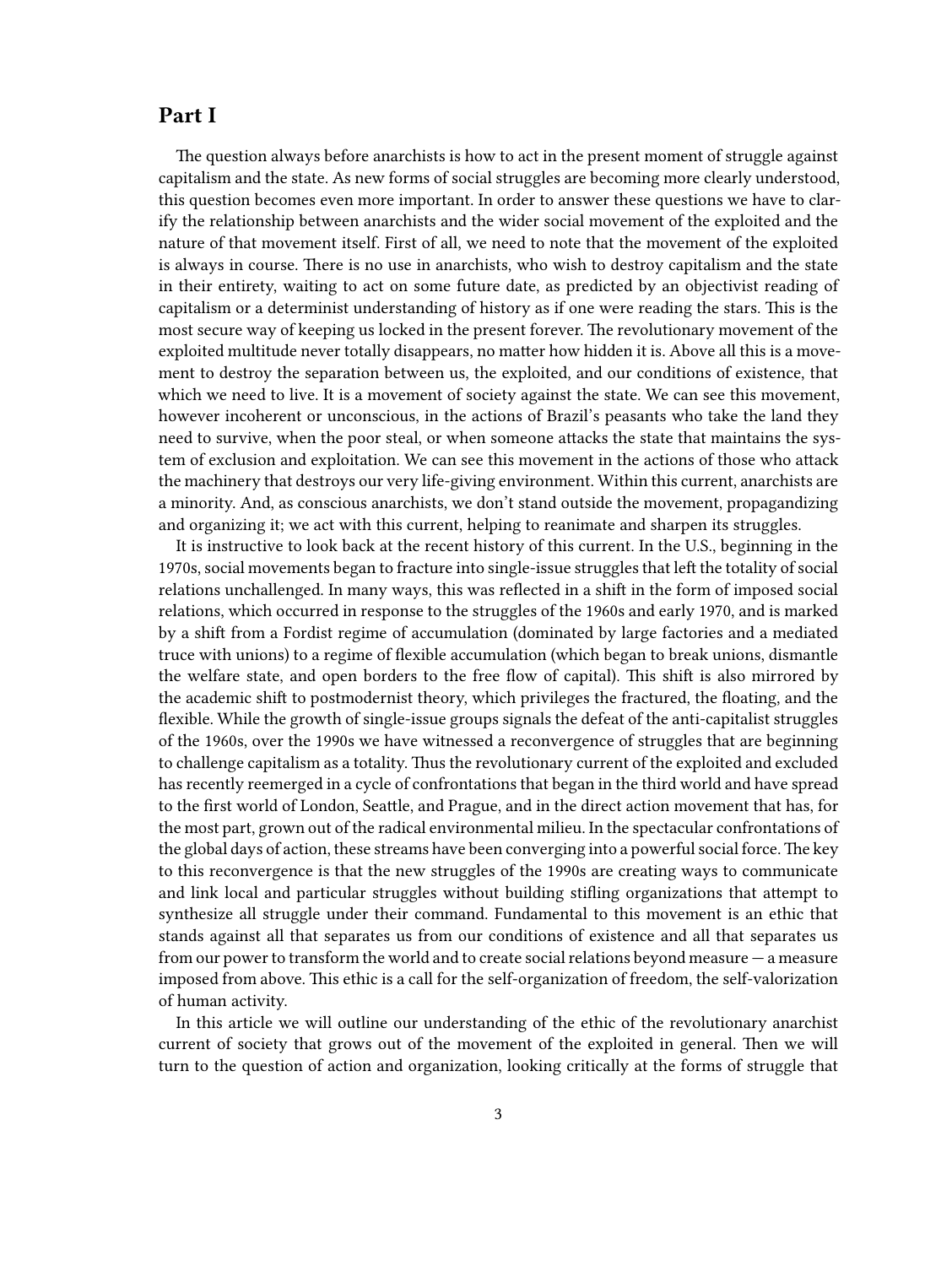are appearing in the recent cycle of social movements and arguing that informal organization is the best way for anarchists to organize as a minority within the wider social movement. By organizing along these lines, we believe anarchists can sharpen the level of struggle and develop social relations in practice that are both antagonistic to capital and the state and begin to create of new ways of living.

### <span id="page-3-0"></span>**Ethic and morality**

We use the term *ethic* in a very specific sense and contrast it to *morality*. Morality stands outside what it rules over, it swoops down from above to organize relationships and discipline behavior. For example, the relationship between two people can be set morally by a third party, the church, the state, or the school. This third party is not a part of the relationship; in other words, it stands *transcendent* to the relationship. The relationship between two people can also be arranged through an ethic. Unlike morality, an ethic never comes from the outside; an ethic lets us understand how to relate to other people or objects, other bodies, in a way that is beneficial to us. An ethic is thus a doctrine of happiness, one which never comes form the outside of the situation, which never stands above a relationship, but is always developed from within; it is always *immanent* to the situation instead of *transcendent* to it. An ethic is a relationship of desire. In an ethical relationship desire is complemented by desire, expanded by it. Morality, on the other hand, always limits and channels desire. A transcendent morality is alien to the situation at hand; its logic has no necessary connection to the desire of those involved or to increasing their pleasure. It is a fixed law whose reasoning is always "because I said so," "because it is the word of god," "because it is wrong," or "because it is the law and what would happen without the law." An ethic is a tool for the active creation of our own lives; it is never an imposed decision, a bought position in society, or a passively accepted role that we attempt to play. The most valuable thing one can learn in the struggle against imposed decision is how to act, how to become more powerful in our action.

Anarchism is an ethic in the most basic sense: it is an ethic because it calls for decisions to remain immanent to the situation at hand instead of alienated into a transcendent institution, it moves in an antagonistic relationship to all transcendent morality and institutions, such as the state, the party and the church.

#### <span id="page-3-1"></span>**Power and the alienation of power**

Human nature has been a foundational concept for many anarchists. As such, the argument runs, human nature is good and power, which constricts and warps that nature, is bad. Anarchism becomes a philosophy that stands for getting rid of power and allowing the good nature of humans to flourish. In this section, we develop a different understanding of power, an understanding that doesn't automatically define power as bad. Instead of setting a particular conception of human nature as the foundation of anarchism, therefore, we suggest that an ethic of desire is the proper foundation for anarchist action and organization.

Power is the potential to exert a force, the ability to create and transform. Capitalism alienates that potential from us in the production process. The state also alienates our power; in fact, *the state is a form of alienated power that has been instituted, that has been constituted in the state form*. In its alienated form, power becomes the potential and ability to make others exert a force, to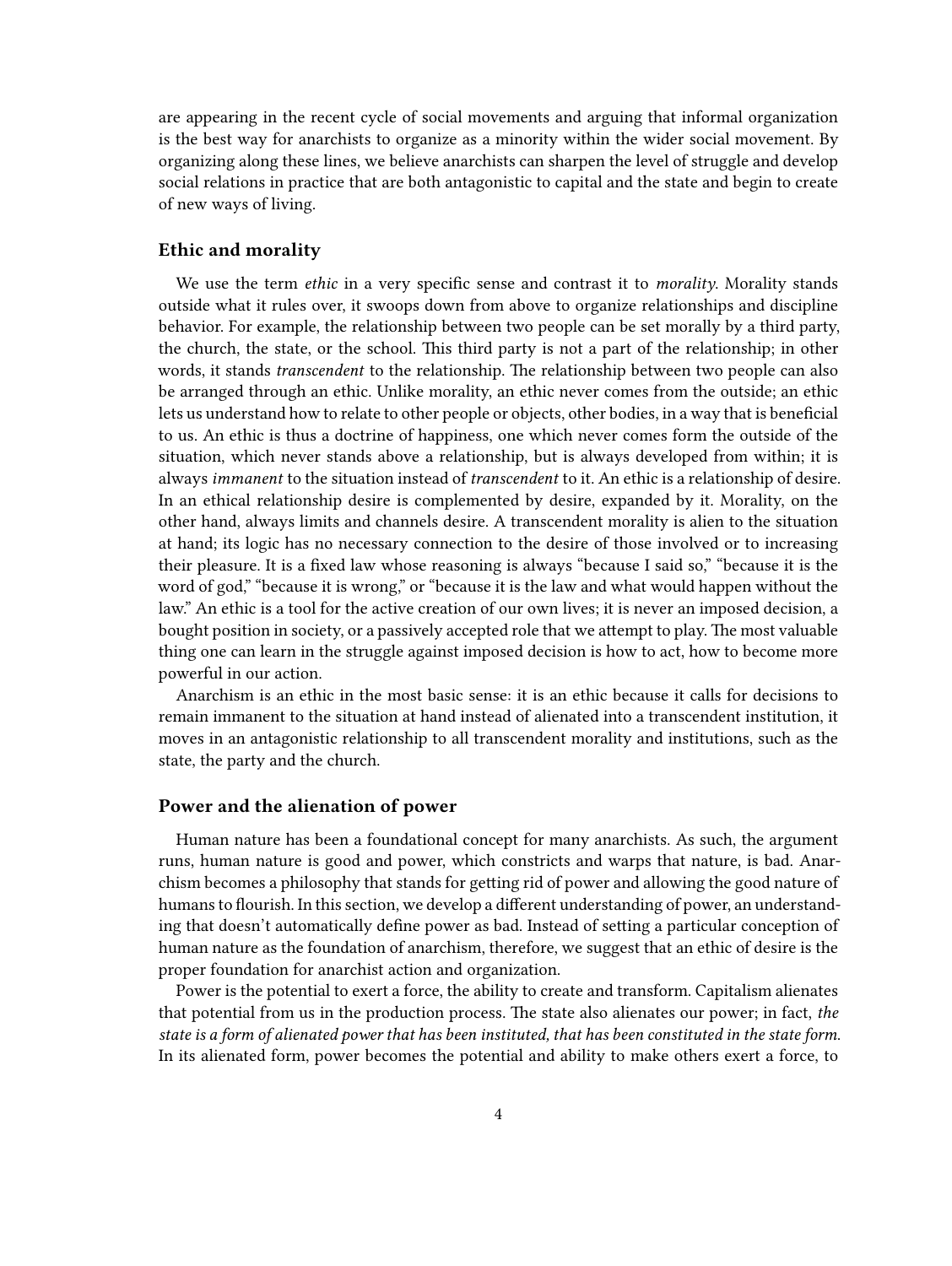do work, or the ability to prevent us from exerting a force. It is a power that has been extracted from the social body through a complex process of force and consent.

Capitalism and the state separate the moment of decision from the act of its realization in both space and time: a decision is made before the action has begun and it is made in a different place, in some office of the state, corporate boardroom, or organizer's meeting. A law can be made years before it comes to control an act. The form of alienated power tends towards fixivity, of setting and maintaining an order and a set of institutions — like the heavy-set granite structures that house the institutions themselves — that stand above society; it can thus be called *constituted or transcendent power*.

If power is the potential to exert a force, the ability to act in a creative, transformative, productive, or destructive way, the state as a transcendent institution is that which cuts us off or separates us from our *active power*. Our power is alienated from us, taken from us, and instituted in the state. We are only allowed to act in certain ways, whereas the state constantly acts and decides for us, acts in our name, or forces us to act in certain ways. It cuts us off from the creative energy of desire itself.

When power has not been alienated, it remains immanent within individuals and the social body as a whole. And, so long as it is not separated from the act itself, it remains a creative, productive, and transformative potential, for it refuses a fixed order. As Kropotkin states, "Now all history, all the experience of the human race and all social psychology, unite in showing that the best and fairest way is to trust the decision to those whom it concerns most nearly." But there is always a danger that this power will be recuperated by groups to form institutions and will become a constituted, transcendent power that stands above the social body: the revolutionary power of those struggling against capitalism and the state can be frozen in the form of 'the Party' and, finally, the state itself.

In studying primitive societies, Pierre Clastres discovered that societies without a state were really "societies against the state." They organized the social body in such a way that warded off the constitution of alienated power into an institution separate from society. Stable, conserved power is prevented from crystallizing into a hardened state form. As Delueze and Guattari point out, the state "is defined by the perpetuation or conservation of organs of power. The concern of the State is to conserve." Thus the state is the political organization of passivity. Anthropologists have noted the appearance of conserved organs of power in small-scale societies and have called such early organs 'impersonal institutions.' Impersonal institutions are distinguished from an authority that is based on personal abilities or qualities, an authority that ends when either that person dies, they are no longer seen as holding those personal abilities, or when those abilities are no longer useful to society. Someone could become known as a great hunter in a band society and trusted as an authority on hunting; that authority is vested personally in the individual. A society could have several individuals with such authority or it could have none. As such, authority does not crystallize into an institution that tends towards permanence, into impersonal institutions. But once authority comes to be institutionalized into a permanent position that is filled as an impersonal role, power begins to be conserved and separated from society itself. The President is an impersonal institution in that the authority of the Presidency continues after one President leaves and another takes their place; the authority rests in the institution.

Such impersonal institutions are openings that allow the state to slowly form above society. But the society against the state, that attempts to ward off or destroy the state, does not die as the state grows into a hardened, ugly body; in fact, the society against the state is continually reemerging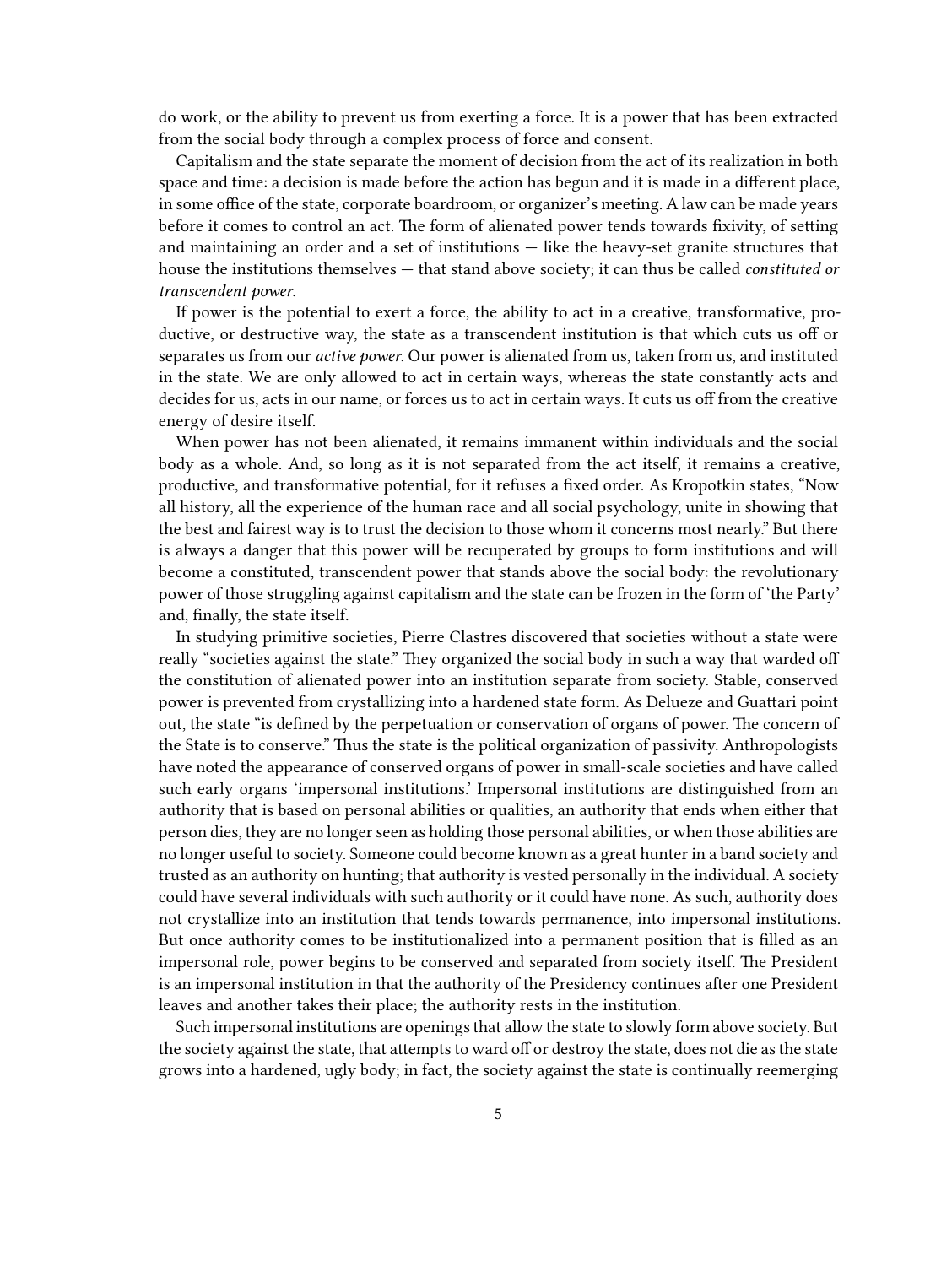and transforming its methods as the movement of the exploited and excluded to decide their own fate. The long and twisted history of the development of the state and the creative movement of the society against the state has been written and analyzed elsewhere. This history has brought us to our present moment in which the society against the state rises again. In the present moment, the form that alienated power takes is also varied: while the party dictatorship, a form that still exists, is an obvious example of alienated, transcendent power, the democratic form of alienated power no less separates decision from the act, no less separates us from our active powers.

As with the society against the state, anarchists must always fight against the alienation of power, against the formation of transcendent institutions that turn active power into a constituted order, whether that order be called democratic or totalitarian. This is not only because such transcendent power separates us from our power to act on our desires, but also because as soon as our active power — our power to transform society and to create our own lives — begins to harden into a permanent order, a permanent organization, once impersonal institutions form within our midst, we lose the power to attack the state and capitalism effectively.

#### <span id="page-5-0"></span>**Value, measure, and social organization**

The movement of the exploited, the excluded, of the society against the state, is a movement to destroy the separation between humans and their conditions of existence. It is a movement to build new social relations without measure. It is a revolt against the imposition of a single regime of value. Looking at the many struggles that are being called "the anti-globalization movement," we can see in their diversity a complex pattern of attack on and defense from capitalist valorization. These struggles are heterogeneous in that no single solution or system of valorization is being offered to replace capitalism (thus these struggles can not be contained by a single organization). Yet, while they are heterogeneous, there is a pattern, and that pattern is produced by the fact that they are all fighting a singular and hegemonic regime of valorization, capitalism, that is invading every human practice and relationship. Alienation is the gap between desire and what is socially valued, between our potential to transform the world and the theft and parasitic use of that power by capital and the state. As that power comes to be alienated in the state form, society comes to be increasingly ruled by numbers to the extent that humans themselves are even reduced to interchangeable numbers.

One of the state's most important roles is to be the guarantor of measure: the state maintains the value of money, the general equivalent, it sets the low point for wages, taxes, and guarantees the measure and protection of property. The state uses numbers to reduce social problems to simple math problems with solutions. But society isn't so easily quantified and reduced; society isn't just a problem that can be solved with a ruler. Thus, every solution is in reality a repression of the problem or a shifting of the problem to a new level or different sector of society. Solution and repression are a twined pair.

The largest of such social problems that states have to contend with are the distribution of wealth, the mediation of social conflicts that erupt from its unequal distribution, and the reproduction of society itself. Over this century, two solutions to the problem of the distribution of wealth, the setting of value, have dominated the world: Western capitalism and Soviet communism. Both systems separate humans from their conditions of existence, from what they need to live and follow their desires. Both systems also rely on transcendent institutions of power to maintain their systems of valorization. In the West, capitalist valorization relies on the state to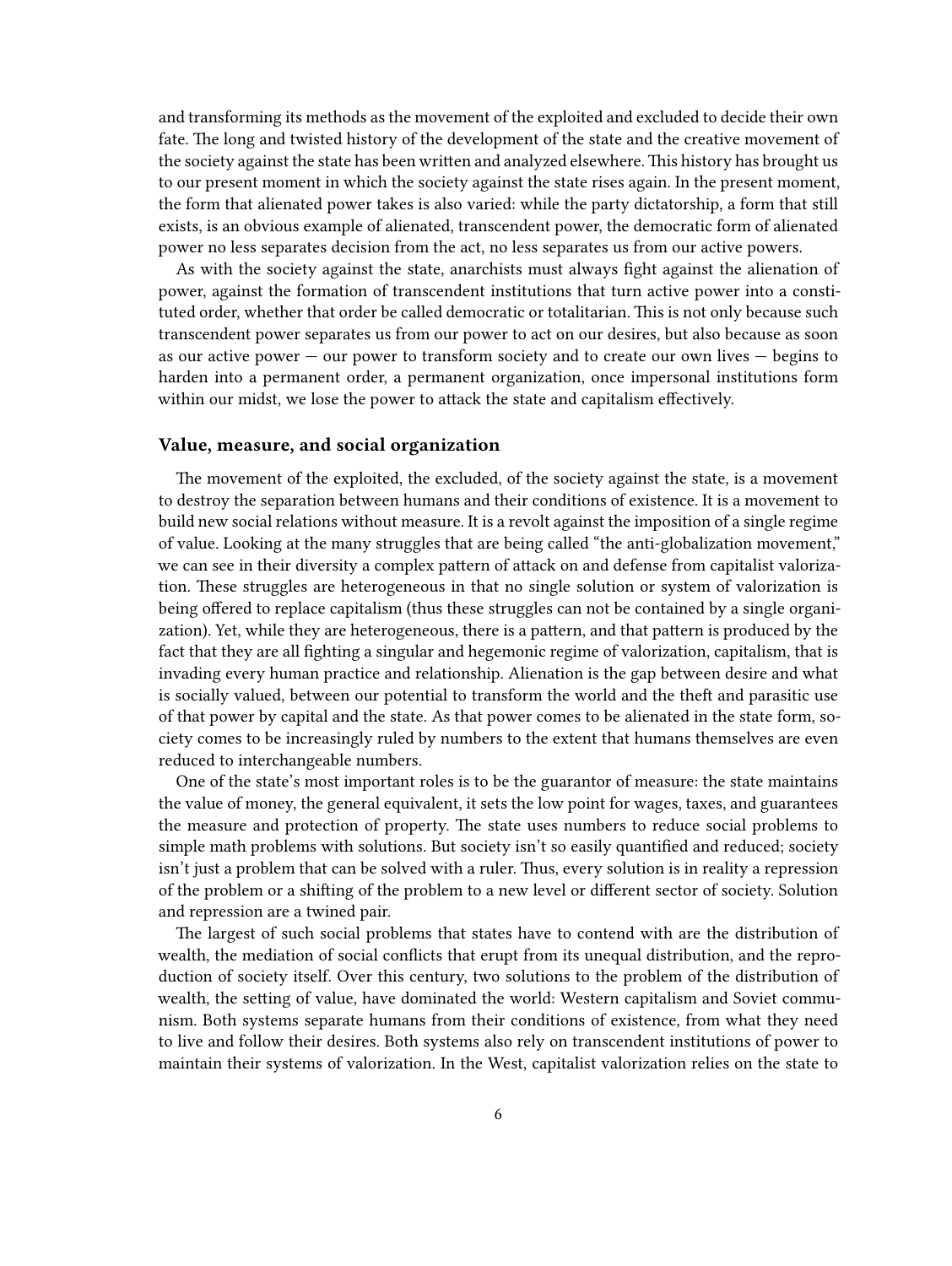guarantee the general equivalent and to maintain the private property structure that separates us from what we need to live. The human is thus split into a producer of goods for sale and a consumer of other goods. This split allows the extraction of surplus value, and it is the production of surplus value that defines one as productive, producing and, thus, having value in society.

The Soviet system was a different solution to the same problem. One's value within the Soviet system was set by a different measure. Within the Soviet system, value operated as a quantified, measured need as set by the transcendent intuition of the state. The state, as an alien institution, a form of alienated power, decided what was needed through its great, calculating bureaucratic apparatus. By treating society as a mathematical problem, the Soviet system guaranteed an equality and homogeneity of existence. It flattened desire and individuals. Desires were judged to be of social value or not by committee. Use value came to be set by a moral system that stood outside of society. In the Soviet system humans were no less separated from their conditions of existence, for a transcendent system of property still existed as the state itself directly controlled property.

There is, however, a different type of communism, one in which the institutions of private property backed up by state power are absent; this communism can be defined by the equality of access to the conditions of existence. This ethic is at the heart of the movement of the excluded, of the society against the state, that always remains antagonistic, however incoherent, to the separations that capital and the state impose upon it.

This communism offers no mathematical solution, imposed from above, to social problems. There is no guarantee of what individuals and groups will do with the conditions of existence once they have access to them, that is up to their desires and abilities. Rather, in the absence of transcendent solutions and institutions, social relations and problems remain as tensions within society, tensions that are worked through immanently in practice. Value comes to be produced immanently in ethical practice, as a self-valorization activity by those involved in a certain situation. A single regime of value no longer covers and organizes the social terrain.

This ethic of desire, which remains fundamental to the movement of the excluded, is antagonistic to the constituted social order that separates the multitude from its conditions of existence; and, it is out of this antagonism that anarchist practice — as immanent to the movement of the excluded multitudes — grows. Just as self-valorization becomes an ethical practice for the excluded, informal organization, in struggle against capital and the state, becomes an ethical practice for anarchists: *both create social relations beyond measure*.

## <span id="page-6-0"></span>**Part II: The Anarchist ethic and the organization of attack**

The starting point for understanding the relationship between anarchists and the new social movements is to recognize that we are a minority within the movement. This is, of course, the normal position for anarchists, but it does call for a specific theoretical thinking and practice in order for us to effectively operate in such a context. Anarchists are hopefully at an insurrectional level of struggle, they are, for the most part, working towards insurrection, while the movement in general struggles at an intermediate level. What does this mean? Anarchists, except those who hold a determinist and evolutionary view of history, understand that insurrection, which destroys the transcendent institutions of state and capital and allows the realization social relations that are immanently organized, is always possible as an outcome of struggle. Thus anarchists should always be working towards the goal of insurrection. The struggle of the new social movements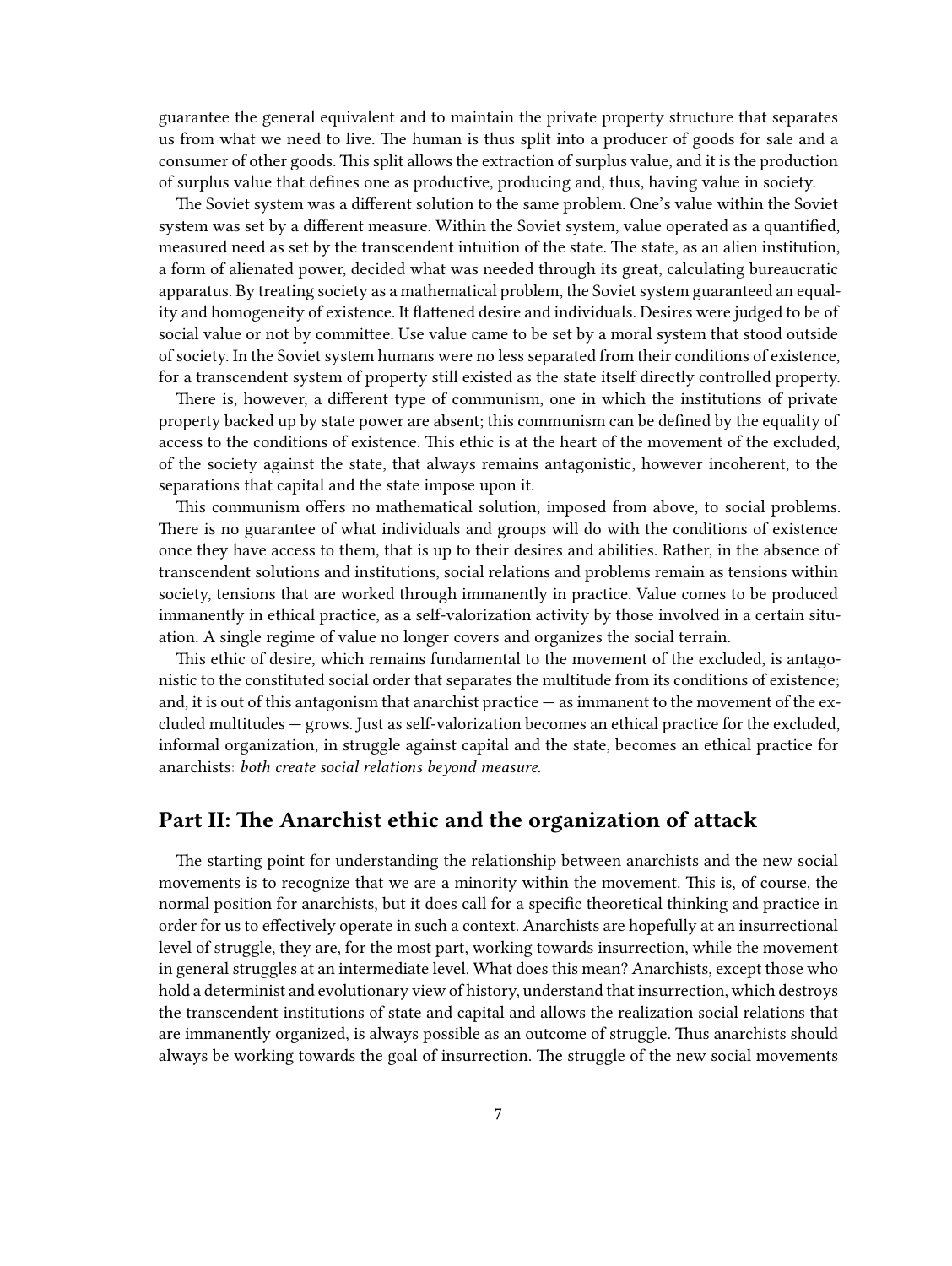that have developed over the 1990's, however, are mostly at an intermediate level, a level in which specific institutions may be attacked without a clear goal of insurrection against capital and the state. Direct action against the WTO, the IMF, and the World Bank, the movement to destroy genetically modified crops, the movement of the landless to directly appropriate the conditions of their existence, and the direct action environmental movement all contain the potential of moving towards insurrection. Anarchists must open and develop that potential. There are others within these social movements that, whether consciously or not, work to close the possibility of insurrection. This often happens as a result of certain forms of organization and organizing activity. Permanent organizations, organizations that attempt to synthesize the multitude of those struggling into a single, unified organization, and organizations that attempt to mediate struggle are all forms of organization that tend to close the potential of insurrection.

Before discussing the question of organization further, we need to clarify how we will use the terms 'the multitude' and 'the mass.' The multitude is what we will call all those who are excluded and exploited by capitalism; it is the multitude that struggles against the state and capitalism, it is the multitude that makes up the society against the state. The mass is the multitude as it has been synthesized into a singular block and disciplined to act in a unified manner. Just as a nation-state must transform a multitude of people into 'the People' or citizens in order to create a disciplined nation, and the church must morally discipline its members to produce a flock, organizations of synthesis, such as 'the Party,' must shape the multitude into a mass in order to control its movement. The nation-state, the church, and the Party are all transcendent institutions in relation to a multitude in that they all stand above and outside the multitude and yet attempt to organize its social relations. They swoop down upon the multitude with a grid of identity into which all must fit  $-$  all relationships are organized from the outside with such a grid.

For anarchists, the question of organization, however, is an ethical (immanent) instead of moral (transcendent) question: in a given situation, how do we combine in a way that promotes our active powers? How do we bring a multitude together in a way that doesn't limit our potential, our power to act, and our different desires?

In the wake of Seattle and Prague many organizers are discussing how to build and control the movement. They talk as if they are artists standing over a lump of clay  $-$  the multitude  $-$  that needs to be shaped, disciplined. The discussion usually leads to talk of the need to limit the actions of the most confrontational and to be better 'organized.' Concerning the Prague demonstrations, one "American organizer" stated, "If we are really serious about doing an action, then we need to make certain there are de-escalation teams, people who are responsible for breaking up the violence." The goal of the type of organization that they promote, however, is to limit direct confrontational action and to encourage dialogue and mediation. Naively, they want to harness the power of a mass of bodies in order to get a seat at the table of power. For anarchists, of course, being against capitalism and the state in their entirety, there can be no dialogue with constituted power, with the transcendent institutions of the state and capital. The willingness of those transcendent institutions to initiate a dialogue may be a sign of their fear and weakness, but it is also the beginning of our defeat when we limit our active power to join them in discussion.

Our active power, our power to create and transform, is our only weapon, and that which limits such power from within the movement is our greatest weakness. This does not mean that we should remain unorganized; in fact, it poses the very question of organization: how do we combine in a way that promotes our active powers? The anarchist ethic is always a critical ethic, and thus it denounces everything that cuts us off from and diminishes our power to act.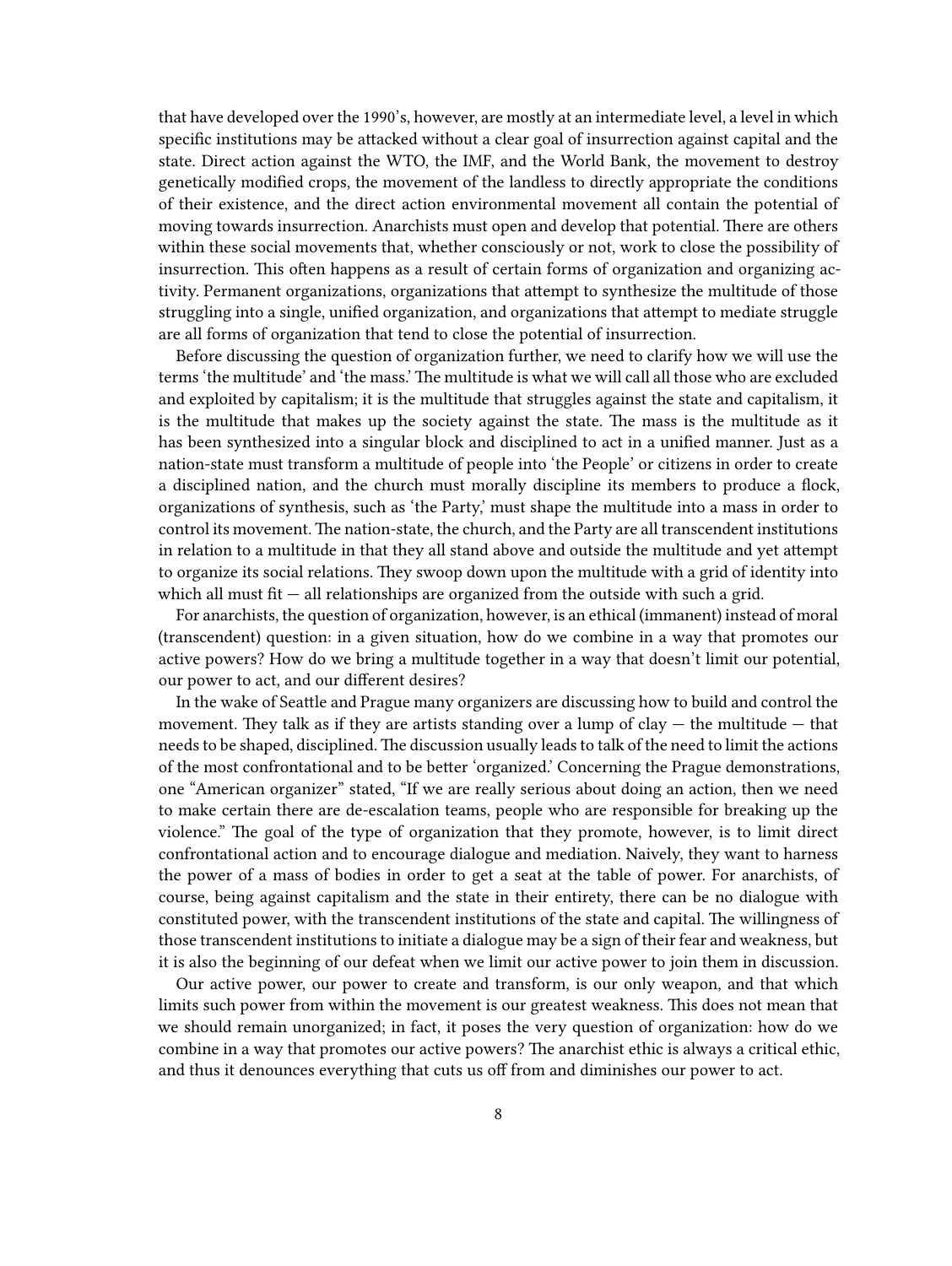As noted above, one of the greatest dangers to the development of the new social movements in a positive direction is that forms of organization that cut us off from our active power and close off the potential of insurrection in the present moment become dominant: these are permanent, synthesizing, and mediating organizations.

Permanent organizations tend to develop into transcendent institutions in relation to the struggling multitude. They tend to develop a formal or informal hierarchy and to disempower the multitude: power is alienated from its active form within the multitude and instituted within the organization. This transforms the active multitude into a passive mass. The hierarchical constitution of power-relations removes decision from the moment — the immanence — of its necessity. The practical consequences of such an organization is that the active powers of those involved in the struggle are stifled by the organization. Decisions that should be made by those involved in an action are deferred to the organization; and, permanent organizations tend to make decisions based not on the necessity of a specific goal or action, but on the needs of that organization, especially its preservation. The organization becomes an end in itself.

As an organization moves towards permanence and comes to stand above the multitude, the organizer appears, often claiming to have created the struggle, and begins to speak for the mass. It is the job of the organizer to transform the multitude into a controllable mass and to represent that mass to the media. Organizers rarely views themselves as part of the multitude; they stand outside of it, transcendent to it, and talk of 'reaching out to the community,' 'awakening the masses,' and 'building the organization and movement' as if insurrection was a game of numbers. Thus, as outsiders, they don't see it as their task to act, to do actions, but to propagandize and organize, for it is the masses that act.

Their worst fear is alienating the 'real masses' thus image becomes all-important. After Seattle many organizers were worried about the effect that property destruction would have on the image of the movement, and went to great lengths to distance themselves from the perpetrators of such acts. Direct Action Network went to the extreme of not offering legal aid to those charged with felonies during the Seattle protests. Seemingly, they subscribe to Napoleonic law in which the accused are presumed guilty, not innocent. Again, their image was at stake. Later, in L.A., the August collective asked D.A.N. if they could use its space for the L.A. anarchist conference. D.A.N. declined explaining that anarchists in general were too white and too male, and this would affect D.A.N.'s ability to reach out to the community. In other words, they wanted to appear to be in touch with the community, and anarchists would hurt their image.

For the organizer, who takes as his/her motto 'only that which appears in the media exists,' concrete action always takes a back seat to the maintenance of media image. The goal of such image maintenance is never to attack a specific transcendent institution, but to affect public opinion, forever build the movement or, even worse, the organization. The organizer must always worry about how the actions of others will reflect on the movement; they must, therefore, both attempt to discipline the struggling multitude and try to control how the movement is represented in the media. Image replaces action for the permanent organization and the organizer who operates within the society of the spectacle.

The attempt to control the vast image and opinion-making factories of our society is a losing battle, as if we could ever try to match the quantity of images put forward by the media or get them to 'tell the truth.' To come to a better understanding of the problems involved in such a battle and how the 'organizer' operates, we need to first better comprehend how 'opinion' functions in society. On a basic level, we need to ask, what is opinion? An opinion is not something first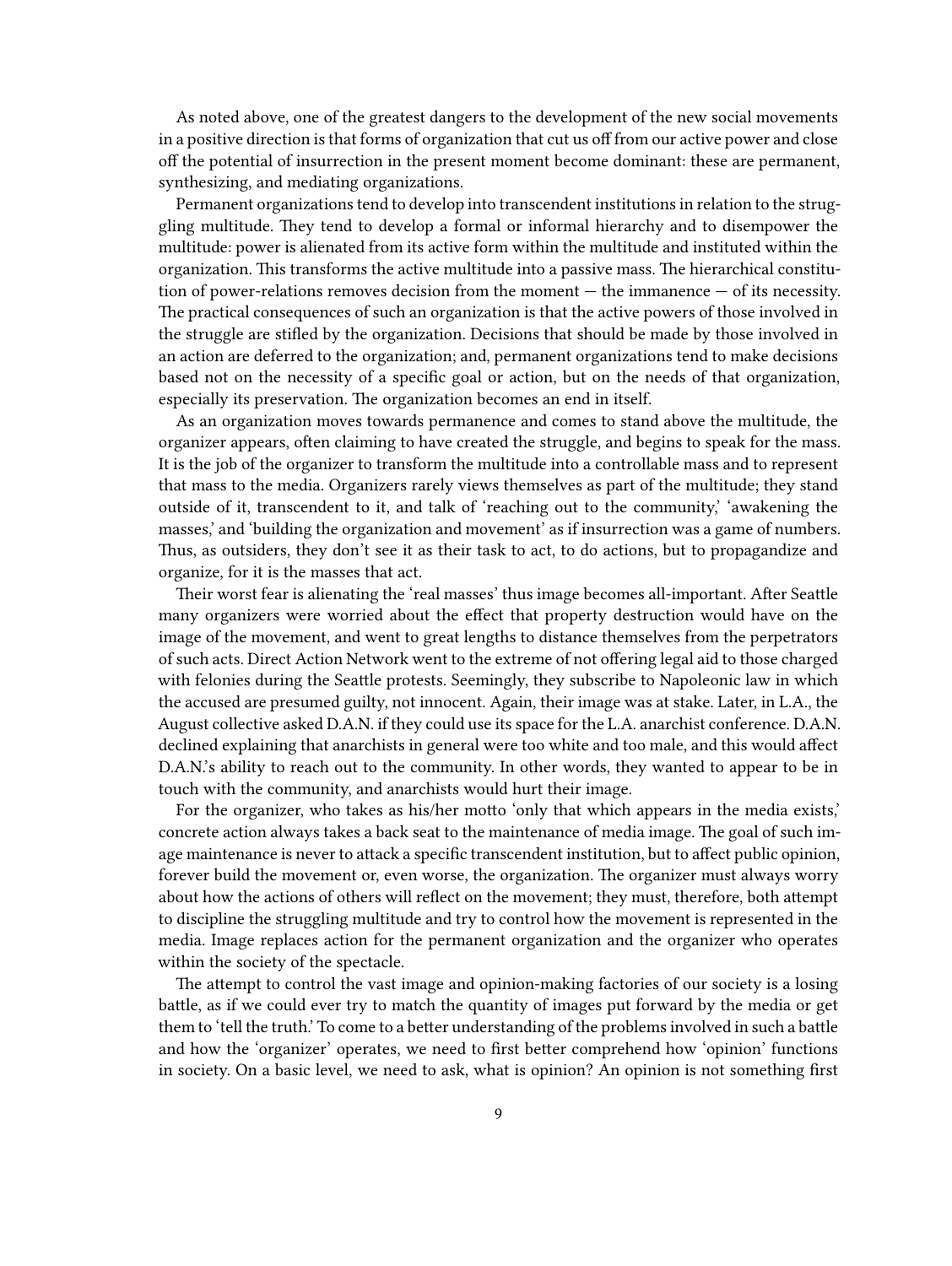found among the public in general and then, afterwards, replayed through the media, as a simple reporting of the public opinion. An opinion exists in the media first; it is produced by the media not the multitude. Secondly, the media then reproduces the opinion a million times over linking the opinion up to a certain type of person (conservatives think x, liberals think y). Thirdly, as Alfredo Bonanno points out, "[An opinion] is a flattened idea, an idea that has been uniformed in order to make it acceptable to the largest number of people. Opinions are massified ideas." Public opinion is produced as a series of simple choices or solutions ('I'm for globalization and free trade,' or 'I'm for more national control and protectionism'). We are all supposed to choose as we choose our leaders or our burgers — instead of think for ourselves. It is obvious, therefore, that anarchists cannot use the opinion-making factory to create counter-opinions, and hopefully anarchists would never want to operate on the level of opinion even if we could somehow exert control over the content spewed out of the factory gates. Anyhow, the anarchist ethic could never be communicated in the form of opinion, it would die once massified. However, it is exactly on the level of opinion that the organizer works, for opinion and image-maintenance are the very tools of power, tools used to shape and discipline a multitude into a controllable mass.

'The Party' is a permanent organization that attempts to synthesize all struggle into one controllable organization; in doing so, it cuts the multitude off from its active power and closes the door to insurrection. For the Party, the struggle is always in the future, at some mythical time; the present is for political work, for recruiting and disciplining party members. Commenting on Prague, the Communist Party of Great Britain noted that the most positive event in the latest Global Day of Action wasn't the action, but the fact that they sold or distributed 2,100 issues of the Weekly Worker and passed out 5,000 leaflets (what they call political work). Meanwhile the International Socialist Organization (the SWP) concentrated on image at the expense of action: they claimed they would bring 2500 people but brought less than 1000 and switched from an agreed upon position within the structure of the direct action damaging its success. But, of course, the ISO had other priorities than the action itself; they were present in order to recruit new members for the future, a future that their actions ensure will never come. As such, their decision wasn't adequate to the necessity of the moment; decision had been removed from the immanence within a multitude and brought into a transcendent institution. The ISO left a key intersection open and a few hundred anarchists, who could make decisions within the moment itself, covered the intersection as best they could. Transcendent organizations, such as permanent organizations and mediating organizations, by their very logic, will always forgo action and close the potential for insurrection. But transcendent organizations, such as 'the Party,' while they can stifle action, can never contain the desires and power of the multitude; they are always doomed to failure.

But, as anarchists, who refuse such a vanguard, transcendent position, we are part of the multitude, we are within it, we are immanent to it. We are exploited as the multitude is; we are excluded as the multitude is. While on the one hand the anarchist ethic is always a critical ethic that denounces transcendent institutions and morality, it is also always a constructive ethic that leads towards the building of new social relations and new forms of active power. As a minority within the struggling multitude, we choose a form of organization that follows both the logic of our position within the movement of the exploited and the anarchist ethic of immanently organized social relations — relations that are self-organized instead of organized by a transcendent institution (such as the state, the church, or the party) which stands outside the multitude. We must organize ourselves in a manner that won't tend towards permanence and hierarchy, which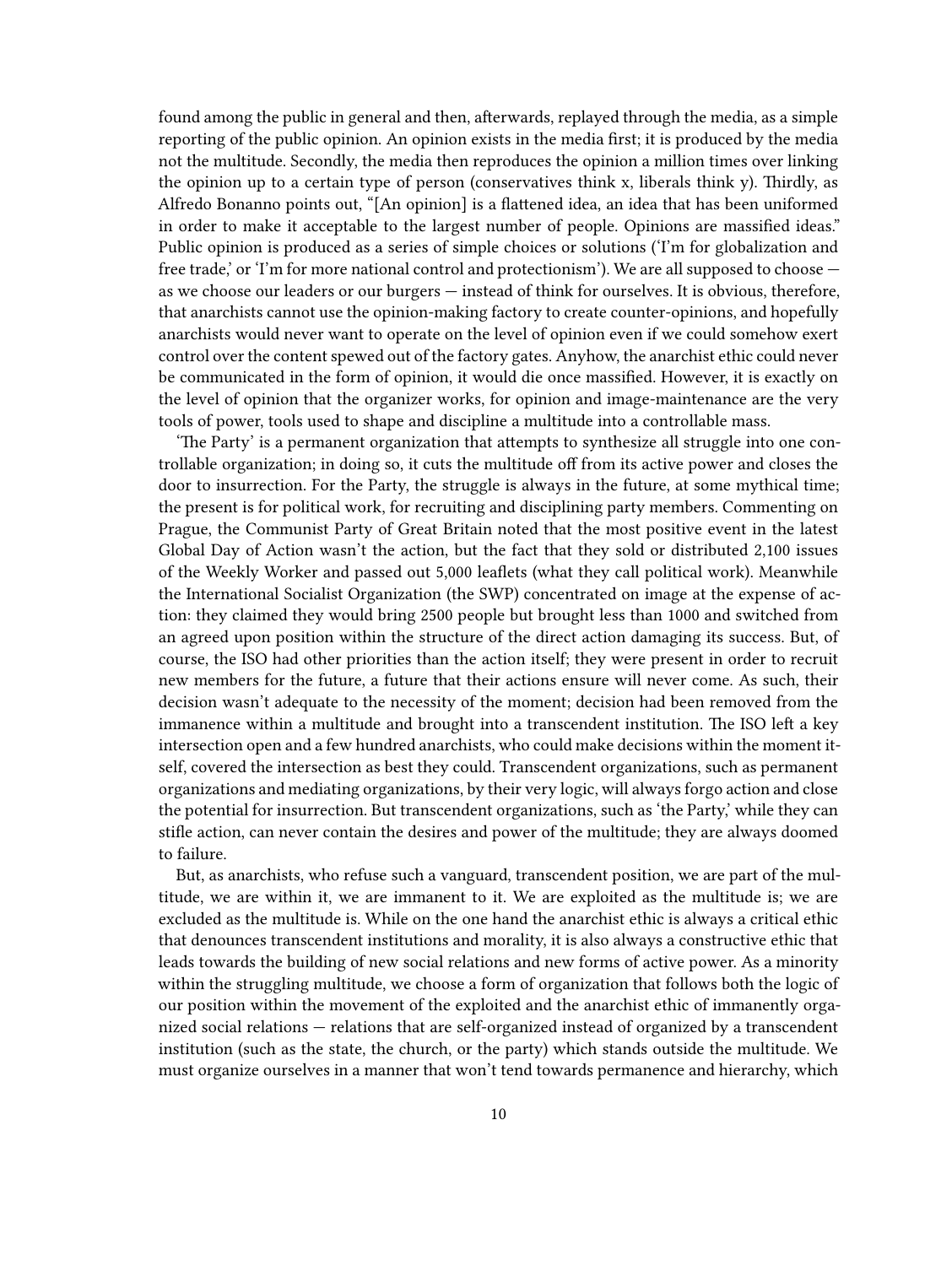won't come to stand above the multitude, and chooses self-activity over image and representation. We must develop forms of organization that open to the potential for insurrection and move the struggle in that direction, instead of always shifting that potential further into the future.

### <span id="page-10-0"></span>**Informal organization**

What type of organization allows decision to occur in the moment of its necessity? We call organization that lacks the formality and authority which separate organizers and organized, informal organization. In this section, we are specifically discussing the organization of social struggle. We will discuss some general principles that have grown out of practice. Just as some small-scale societies lack formal impersonal institutions, informal organization lacks offices and hierarchical positions. Because the organizer's nature is to plan and control s/he often privileges the perpetuation of the organization over other goals. Informal organizations dissolve when their goal is achieved or abandoned, they do not perpetuate themselves merely for the sake of the organization if the goals that caused people to organize have ceased to exist. The passage from informal to formal or permanent organization is analogous to the moment when a small-scale society creates impersonal institutions; it is a moment in which the group's power is alienated and placed outside of it.

Informal organization is a means for affinity groups to coordinate efforts when necessary. We must always remember that many things can be done easier with an affinity group or individual, in these cases higher levels of organization just makes the decision making process cumbersome, it stifles us. *The smallest amount of organization necessary* to achieve ones aims is always the best to maximize our active powers.

Informal organization must be based on an ethic of autonomous action; autonomy is necessary to prevent our active powers from becoming alienated, to prevent the formation of relations of authority. Autonomy is refusing to obey or give orders, which are always shouted from above or beyond the situation. Autonomy allows decision to occur in and during the situation of its necessity, instead of being predetermined or delayed by the decision of a committee or meeting. Organizational platforms impose a formality in the decision making process that inhibits autonomy. This does not mean to say however that we shouldn't think strategically about the future and make agreements or plans. On the contrary, plans and agreements are useful and important. What we are emphasizing is a flexibility that allows people to discard plans when they become useless. Plans should be adaptable to events as they unfold. It can be dangerous during a demonstration or action to hesitate to change plans when events take an unexpected turn, because one's group had originally planned otherwise. Since autonomy is born out of an ethic that rejects the blocking of active powers, it therefore implies a refusal to block the actions of others with an important exception. When others try to impede our action, we will not just sit by and let them. Examples of this include, those who tried to physically stop protestors from breaking windows in Seattle, those who take photos of illegal actions, those who unmask people who choose to be masked for security reasons, and those who mark protestors with paint to be identified later by the police. These people not only refuse to respect the autonomy of others' action, but take this to an extreme by trying to place those they disagree with in the hands of the police, enemies who have the power to take away years of our lives. We have no choice but to defend ourselves. The point where autonomy ends is the point where alienated power is formed, where our only weapon, our power to act is taken from us.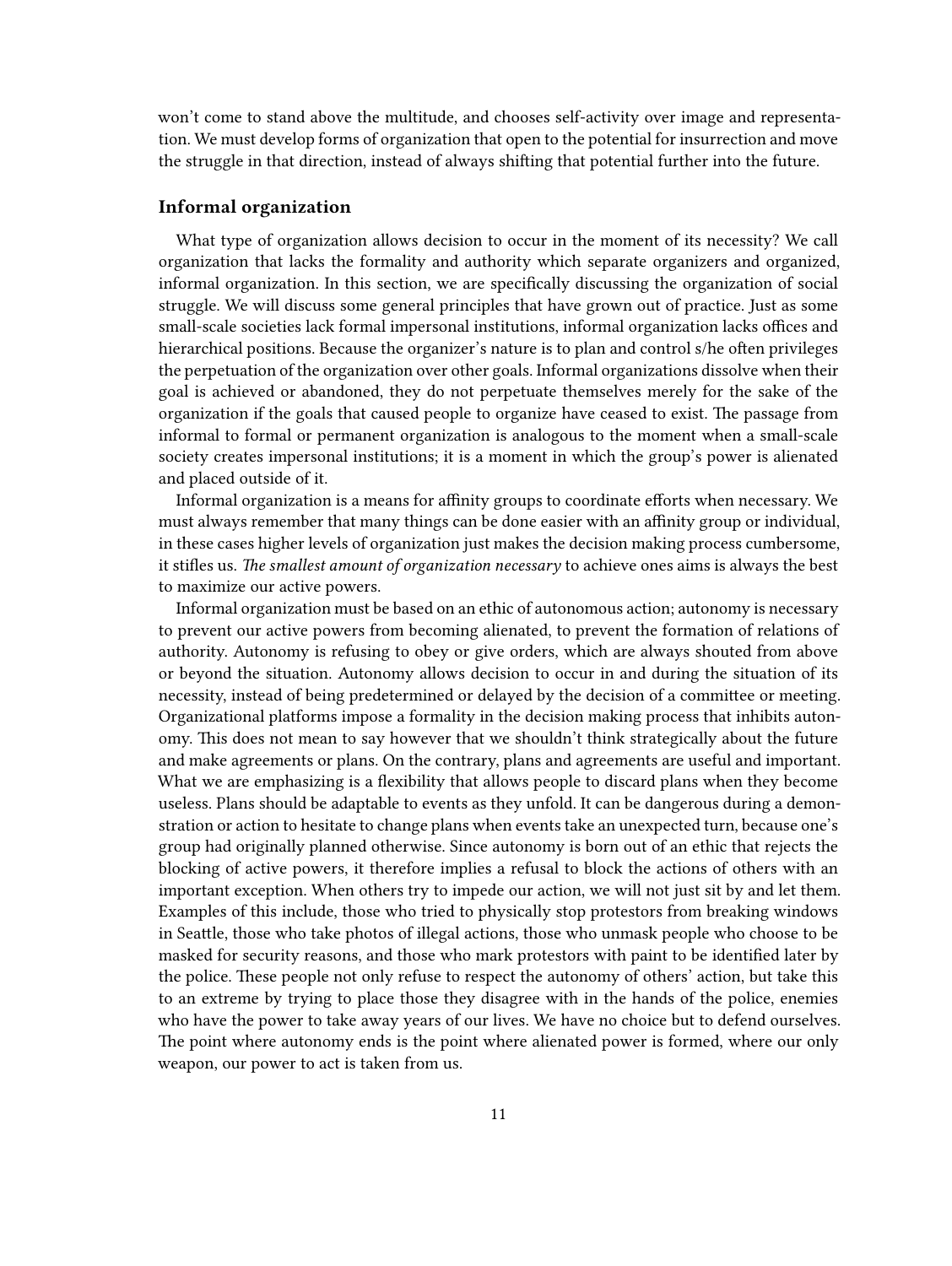Just as an informal organization must have an ethic of autonomy or it will be transformed into an authoritarian organization, in order to avoid the alienation of our active powers, it must also have an ethic of no compromise with respect the organization's agreed goal. The organization's goal should be either achieved or abandoned. Compromising with those who we oppose (e.g.; such as the State or a corporation) defeats all true opposition, it replaces our power to act with that of our enemies. Since Seattle, global financial and trade organizations have been calling for dialogue. To get us to bargain with them they have tried to look sympathetic and concerned. During the protests in Prague in September, a World Bank representative said: "We sympathize with the questions the protestors are proposing but we disagree with their methods. We think they're going about this in the wrong way. We want dialogue not force." Another World Bank representative said: "These are important meetings, about ending AIDS and poverty; what we want is dialogue not diatribes." The fact that the World Bank wants dialogue is a measure of our success in the streets. They hope we will choose dialogue over direct action, because they know that dialogue with them would be ineffective, that they would never really concede to our demands. They can listen to us, politely respond, even make minor adjustments, but they all eventually go home to a gated community of oblivion and have a martini. This is why they want to channel the force of our direct action into appeals, petitions and attempts to manipulate the mainstream media. The World Bank recognizes the power of our direct action and is taking counter measures; it is trying to convince us to use ineffective methods.

The scraps handed down to appease and divert us by those we oppose must be refused. Compromise with any transcendent institution (the State, WTO, WB, IMF, the Party etc.) is always the alienation of our power to the very institutions we supposedly wish to destroy; this sort of compromise results in the forfeiture of our power to act decisively, to make decisions and actions in the time we choose. As such, compromise only makes the state and capital stronger.

For those who wish to open the possibility of insurrection, those who don't wish to wait for the supposedly appropriate material conditions for revolution, for those who don't want a revolution which is merely the creation of a new power structure but want the destruction of all structures which alienate out power from us, such compromise is contrary to their aims. To continually refuse to compromise is to be in perpetual conflict with the established order and its structures of domination and deprivation. Permanent conflictuality means that we will not wait for orders from leaders or organizers who, by nature of their role, aim to control our rebellion and thus alienate our active powers. Permanent conflictuality is uncontrollable autonomous action.

Informal organizations may be composed of affinity groups with quite different political perspectives from each other. The disparate perspectives that may be found in an informal organization would not tend to be found within the affinity group. The affinity group would be based on a commonality of perspective that wouldn't necessarily exist in a larger group. Some people wish to open the possibility for insurrection, while others are only concerned with an immediate goal. There is no reason why those who share an immediate practical aim but diverge in their long-term goals might not come together. For example, an anti-genetic engineering group could form and decide to coordinate the tearing up test crops if there are many plots in an area and to circulate anti-GE leaflets. (In cases of sabotage, the fewer the people who know the better, information should only be shared between affinity groups when there is a reason to coordinate efforts, for example, when it is desirable for several affinity groups to hit several targets in one night.) In this case those who want an insurrectionary rupture with this social order and those who merely hate genetic engineering could easily work together towards this immediate goal. For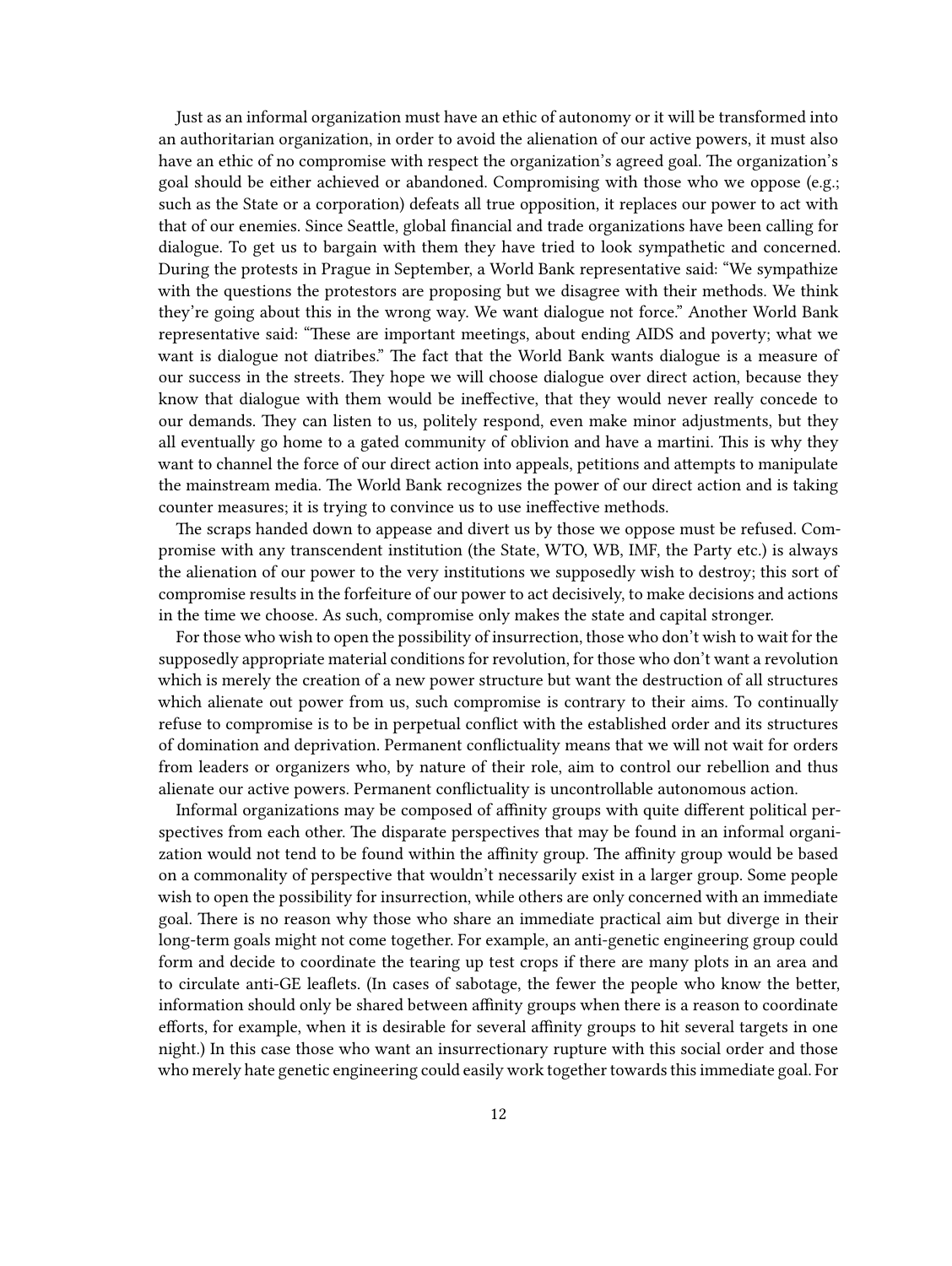those who wish to open the possibility of insurrection, such cooperation will not close the door on their dreams. Informal organization, with its ethics of autonomy and no compromise, does not control struggle; and, uncontrollability opens the possibility for an insurrectionary rupture with this necrophilic social order.

In the above case, we're assuming that all involved uphold an anti-authoritarian ethic that respects autonomy of action. Because authority can arise in any group, some anarchists feel safer if they only interact with other anarchists, thus avoiding authoritarians. But it is not the label anarchist that annihilates authority but an ongoing struggle with all those one interacts with. Every new situation and relation we enter poses the possibility for the rise of authority. Just as Clastres noted a 'Society against the State' other anthropologists who have lived in small-scale societies have noted a process of assertive egalitarianism, an active tendency to squelch attempts at creating roles of authority, or economic inequality. In an informal organization, we need to assertively counter the formation of authoritarian relations. The difficulty of this problem cannot be avoided by staying in an anarchist ghetto.

Anarchists could be a force that helps the anti-capitalist and anti-authoritarian currents within the anti-globalization movement spread further. This could be achieved by opening up discussion between anarchists and other anti-capitalist groups, and between anti-capitalists and anticorporate/anti-globalization groups. This discussion would in some cases lead to links of cooperation and solidarity. When we discuss the importance of links between struggles or the spread of struggle we are not talking about a growth in numbers of an organization or movement. The type of organization that we have been discussing is not composed of people who aim to increase its numbers at the sacrifice of the quality of the relationships of those who come together; the spark of rebellion cannot be quantified. Informal organization is a means for discussion between diverse individuals and groups to become focused action. Informal organizations, affinity groups and individuals have already given birth to many projects, some of which aim to increase communication and sharing such as gatherings, the creation of social spaces like info-shops, and publications, these projects are crucial when capitalism constantly puts up walls to separate us. Others have focused on the urgent task of directly attacking the existent social order.

### <span id="page-12-0"></span>**"Make our struggle as transnational as capital."**

This slogan is very compelling and has become the most common slogan heard within the anti-globalization movement. But how do we make our struggle as transnational as capital? This brings up some difficult problems for anti-authoritarians. How can a transnational struggle against capital and the state occur without creating an overarching massive authoritarian structure? How can struggle against a common enemy, capital, remain focused yet disparate, local and global? Transnational struggle, in reality, means struggle on many scalar levels. It also demands the development of many practices that allow us to work together and, at the same time, ward off the growth of transcendent institutions in our midst. Operating on many scalar levels will create tensions within the movement, and there is no simple solution that resolves such tensions. Yet, attempting to operate on a single scalar level, such as the national scale or the building of a massive international organization, dooms our movement to failure; nor can we build a local cocoon to hibernate in. Waiting only brings us defeat.

Capitalism is a very adaptable force; it has managed to embed itself in innumerable social and cultural realities. Capitalism operates from above and below; it imposes itself through the coer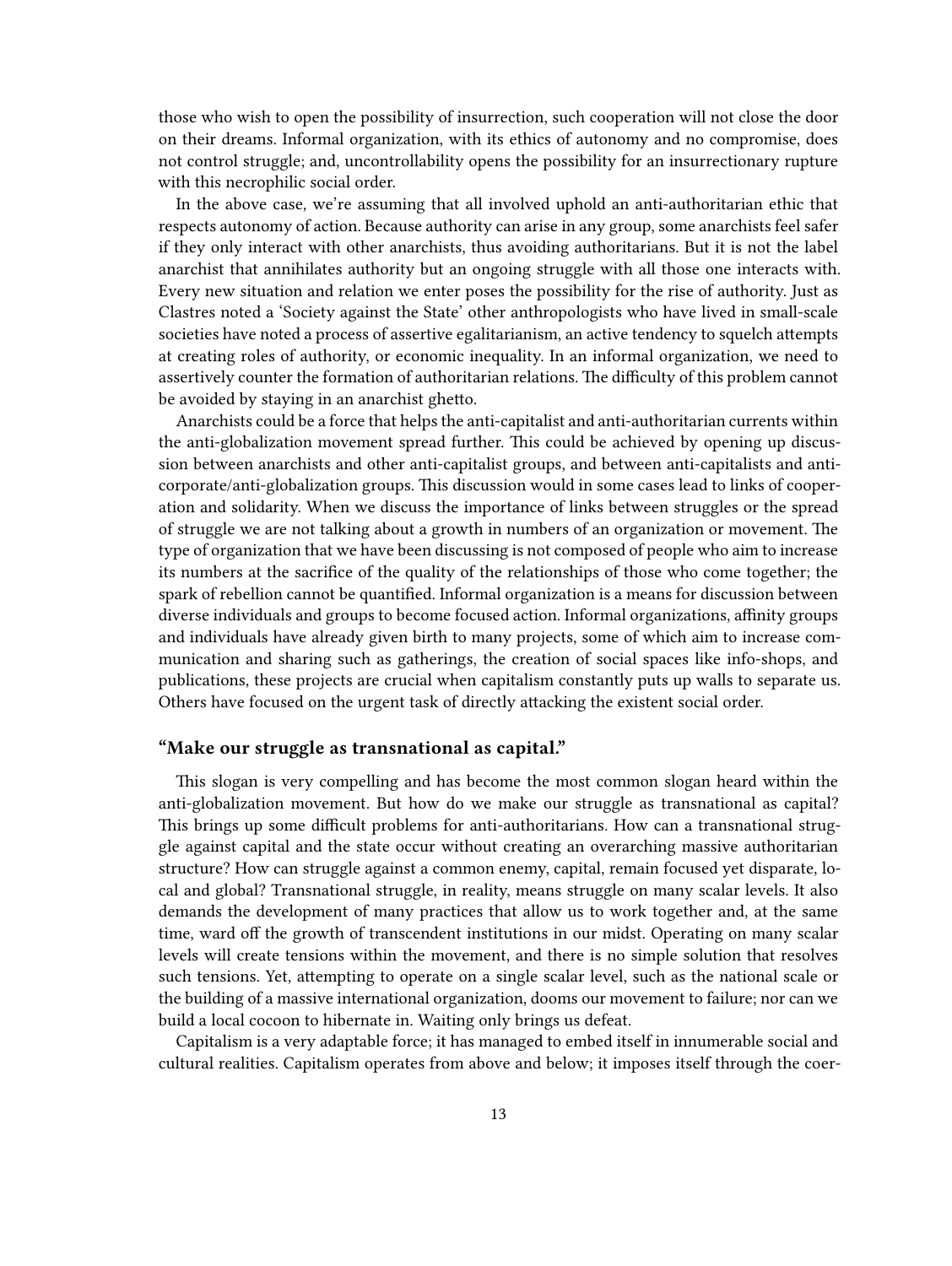cion of deprivation and then embeds itself in social relations. There is one capitalism, it operates as a system, yet it functions in millions of particular local ways. Any fight against it must destroy both the transcendent institutions that impose it from above (the state, companies, etc.) and transform the relations that sustain it from below. If the structures of domination and deprivation which uphold capitalism, and the capitalist social relations that have penetrated nearly every facet of our daily lives are to be destroyed, this destruction must spring from the desire of the multitude. The desire to destroy capitalism is the spark which must arise in many localities and spread throughout the globe, in order for our struggle to become as transnational as capital.

There is no longer anywhere to hide. If we destroy the state and capital in one place, leaving the industrial military regime in the hands of our enemies, our little utopia will soon be crushed. Likewise if we try to isolate ourselves, as Hakim Bey so poetically suggests in T.A.Z., to create a self-sufficient autonomous zone free from capital, we cannot succeed. It is of course very important to create spaces for ourselves where we can breathe freely; where we can act and think without the immediate strait jacket of capitalist relations and roles, without the 9–5 productionconsumption grind. But if we stop there we run into a problem, capitalism surrounds us. The squat is evicted, the self-sufficient rural community is surrounded by towns, or logging moves in until the only trees left are on ones land. One can no longer be completely outside of capitalism; it is a social disease that has touched all societies. This is not to say that it has fully penetrated them all, the few Penan of Borneo that remain in the forest do still share a social life that is in stark contrast to capitalist relations. But they are fighting for their lives and there is not much forest left. We must understand that just as a genetically modified test crop will spread into nearby fields, capitalism is a pest which seeks to take over everything it touches; it cannot be contained without being destroyed as a whole.

Many anarchists in the anti-globalization movement operate on the scale of the nation-state, imagining that Clastres' "Society Against the State" could be rearticulated as the "State Against Capital"; they seem to understand capital as becoming pure and separating itself from the state. And as an index of current pessimism the state is imagined as protecting culture against global capitalism. As we argued in our section on value, however, there can be no capitalism without transcendent institutions, such as the state, to back up its private property system. The state, in some form, is the condition of possibility of capitalism, that which is necessary for capitalism to go on existing. Thus capitalism can never free itself from the state and continue to reproduce itself. Of course, the transcendent institutions that allow for the reproduction of capitalism are constantly transforming themselves; they are not static.

As the scale of the state-capital relation changes so too must the organization of resistance and attack; yet, any argument that we need to compromise and even ally ourselves with older transcendent institutions such as the nation-state are sorely misguided. Any compromise with alienated power can only cut us off from our power to transform society and our power to create the life of our desires to the best of our abilities. Thinking about the issue of the scale of resistance, about how to bring the concept of a transnational resistance to and attack on capital into practice, demands a much more careful analysis.

1. When people start thinking on global terms there is sometimes a tendency to assume that the only way for a struggle to be global is to function like a state or corporation, to try to synthesize all struggle within one international organization, and thus unify practice through this organization. This is undesirable from an anti-authoritarian point of view, yet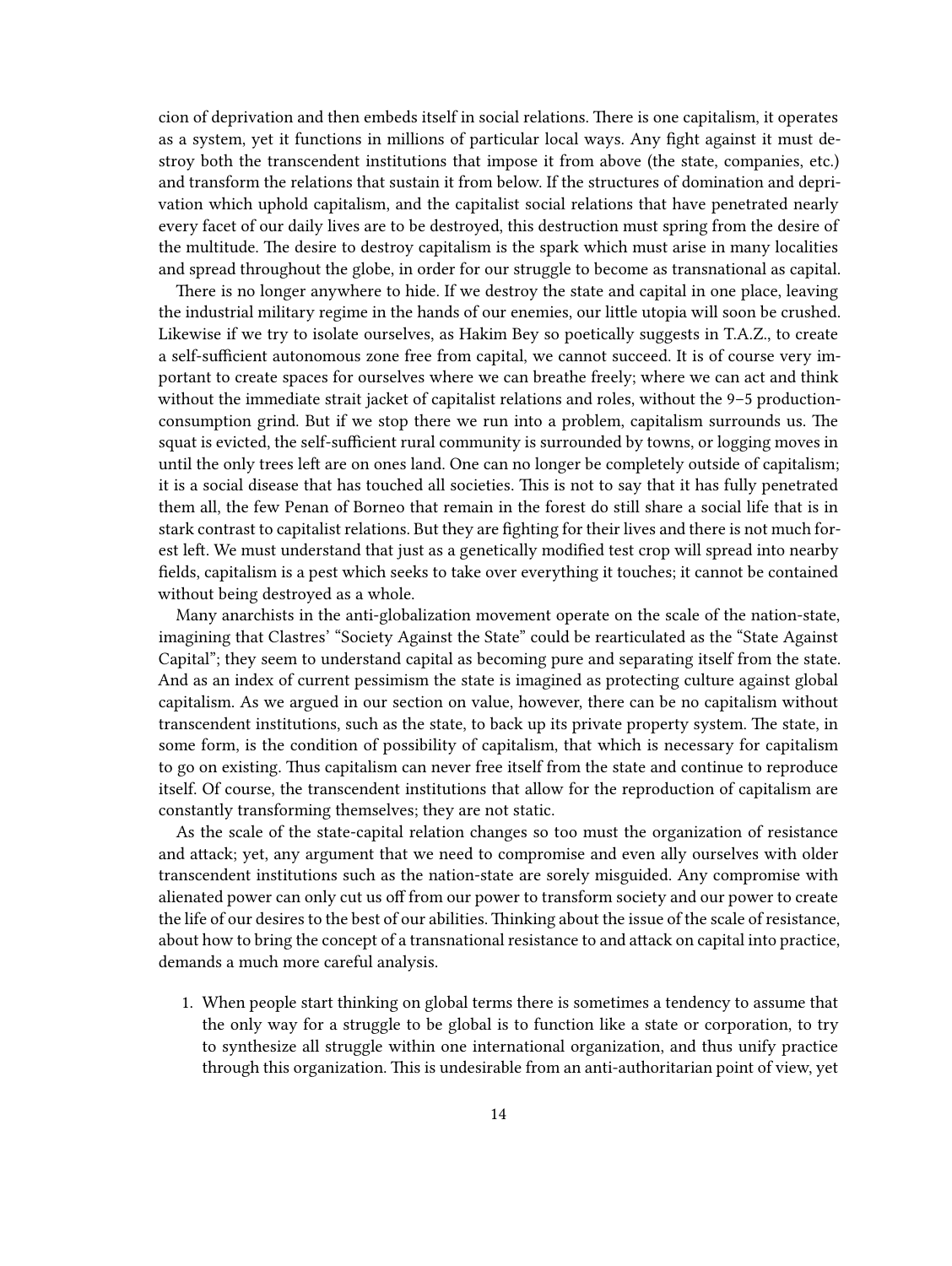it is also impractical. How could one possibly bring all struggle under one organization, without first suppressing many local struggles. A large organization of this sort by nature separates decision from the needs of the exploited, it makes them wait to act until the moment which is most advantageous to the organization. Large organizations that bring together many social struggles often think only in abstract terms about capital. It thus becomes necessary to wait to act until the appropriate material conditions arise, for a crisis to arise in capitalism as a whole. Such thinking is blind to the multifarious local motivations for revolt.

Transcendent organizations can only command revolt; in doing so they try to deprive revolt of its impetus, the immanent desire of the multitude. It is this desire that is the spark of insurrection; only it can transform the whole of social life. No individual, affinity group, or organization can command insurrection; insurrection is by nature uncontrollable. Those who dream of an insurrection cannot just will it into existence, they can only open up the possibility for its unfolding through direct attacks on this social order, actions which can communicate and spread throughout the social body.

2. Capital can never be attacked in the abstract, it can only be attacked in its concrete manifestations; attack is always local but it can communicate globally. Local attacks can inspire people elsewhere — who have a common enemy — to take action. The points at which people perceive the commonality of an enemy vary widely, from a specific company, specific law or politician, to capitalism or the state as a whole. Actions and the publicizing of actions via communiqués and our media are opportunities for people to see the commonality between the oppressed in a faraway place and themselves. In this lies an opportunity for people to take their analysis one step further, and become critical of capitalism as a totality.

Recently in North America, environmentalists have been more successful than workers in letting local struggle communicate the global scale of capital. The environmental direct action movement is spreading quickly all over the continent, with very little organization at all. The ELF is not an organization, anyone can sign the name ELF (though those who started it request that those who sign the name meet certain criteria of perspective and goal). Yet, ELF actions have spread widely without the support of an organization, ELF actions occur because people are angry that the earth is being trashed, this ire spreads more effectively than would a permanent organization with its committees and paper selling. Not all people who engage in such acts of sabotage use the name ELF, there are innumerable other examples, the tearing up of genetically engineered test crops which has spread over several continents is the most well known example. In these cases, the local act of sabotage communicates a global enemy the capitalist industrial machine that is polluting our planet.

3. The recent upsurge of the global days of action offers an opportunity for specific actions to communicate and build links globally. But we need to ask what exactly is the nature of the opportunity that the global days of action offer anarchists? While the targets chosen, the international institutions of capitalism, do help to communicate an opposition to capitalism in general, perhaps the greatest opportunity these global days of action offer is the potential to link-up particular, local actions that attack specific targets with a general opposition to capitalism. In other words, the fact of the simultaneity of actions on a particular date may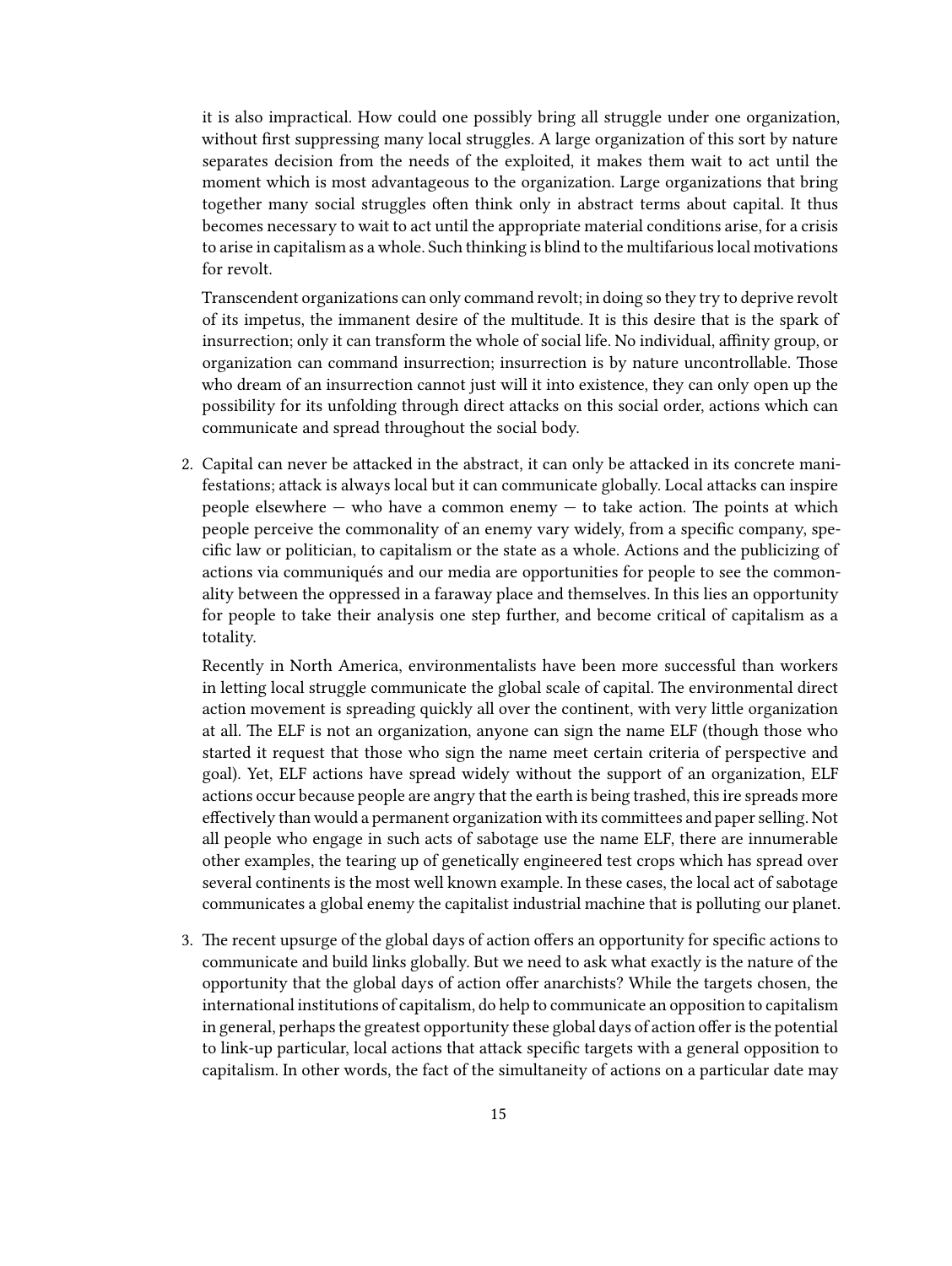be more important than the spectacular shutting down of a huge meeting. By skipping the big event and instead doing smaller, local actions, anarchists can communicate the local consequences of the ever expanding capitalist death-machine. By the very simultaneity of many actions connections between regions and struggles are built. We are not saying that our actions should be determined by the dates set by the institutions of global capitalism nor should one only conduct actions on such dates, but we also should not ignore the historical opportunities offered by the growth of the global days of action. To be effective such actions should be part of an ongoing struggle. Doing actions locally also has the potential to involve others who may not understand how the big events of the global days of action — the attacks on institutions such as the WTO, the WB, and the IMF — are connected to their lives. Doing local actions on the dates of the global days of action is one important way to intensify such struggles.

4. The final  $-$  and possibly most important  $-$  key to an active, transnational attack on capital and the state is developing the practice of a critical and revolutionary solidarity. When we are critical of those who share our aims, critical solidarity is a way for disagreements over strategy, tactics and organization to be aired and discussed without trying to block each other's actions. If we continually block the actions of others no action will take place. Notably, since Seattle previously fierce theoretical divisions have taken on less importance. This was particularly clear in the call for a Revolutionary Anti-Capitalist Block at the A16 Washington protest, which was a significant call for solidarity and joint action by all who consider themselves to be anti-capitalist revolutionaries. There has been a lot more activity on many levels since Seattle, people who didn't go have been inspired by the stories of those who did, suddenly now that there is plenty to do, theoretical divisions give way to concerns of practical importance. As a minority within the movement of the exploited, anarchists must find ways to work and interact with those with whom they disagree. At the same time this doesn't mean that disagreements are hidden. It is important that the concept of critical solidarity be understood widely, for all too often a critical attitude is taken to mean a lack of support. We can be critical of the Zapatistas while we act in solidarity with the struggle of the excluded in Chiapas against the Mexican State and the imposition of neoliberal economics. It is always more important to act in solidarity with people's decision to create their own lives, than to agree with their theoretical perspective or the tactics they choose. It is the solidarity with the becoming-active and the refusal of the alienation of power that is most vital. As Nikos Mazotis said at his trial, "For me, solidarity means the unreserved acceptance and support with every means of the right that the people must have to determine their lives as they wish, not letting others decide in their place, like the State and Capital do."

Along with a critical solidarity that is always open to the autonomous action of others, we need to build revolutionary solidarity. Revolutionary solidarity should be active and in conflict with the structures of domination. Revolutionary solidarity allows us to move far beyond the "send-a-check" style of solidarity that so pervades the left as well as solidarity that relies on petitioning the state for relief or mercy. One example of revolutionary solidarity was Nikos Mazotis' action against TVX Gold in December 1997. Many people in the villages around Strymonikos in Northern Greece were struggling against the installation of a gold metallurgy plant in their area. In solidarity with the villagers, Nikos placed a bomb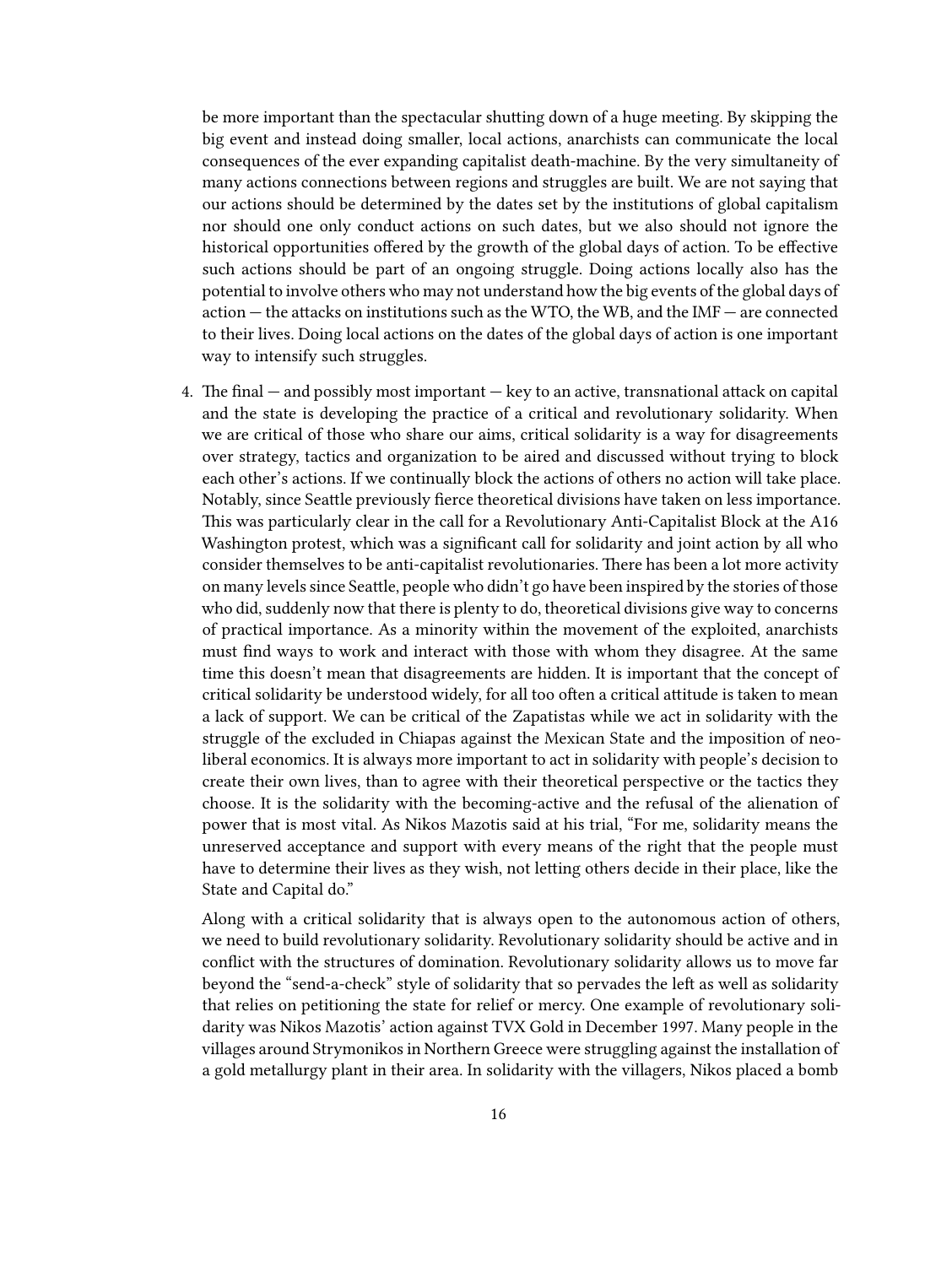in the Ministry of Industry of Development that was intended to explode when no one was in the building; unfortunately, it never went off at all. Nikos is now serving a 15-year prison sentence (reduced to five and a half years; he is due out this year). TVX Gold is a multinational company whose headquarters is in Canada, there are thus many points at which revolutionary solidarity with the villagers of Stryminikos could have been enacted. Fundraising on behalf of one's comrades is necessary and surely appreciated, but this could be combined with more active forms of solidarity with those who struggle against our common enemies. Revolutionary solidarity communicates the link between the exploitation and repression of others and our own fate; and, it shows people the points at which capitalism or the state operate in similar ways in very different places. By creating links between the struggles against the transcendent power structures that form the State and Capital, revolutionary solidarity has the potential to take our local struggles to a global level. Solidarity is when you recognize your own struggle in the struggle of others. Revolutionary solidarity is solidarity with the becoming-active of others and therefore with their refusal to accept the alienation of their own power. Moreover, revolutionary solidarity is always an active attack; it always involves the recovery of our own active powers that multiply in combination  $-$  in solidarity  $-$  with the active powers of others.

## <span id="page-16-0"></span>**Conclusion**

In this article we have argued that anarchism is a practice that is always in tension with the constituted order. The common thread of anarchist practice is the refusal of a *transcendent, constituted order*, the demand that decisions be made by those involved in a situation. Anarchism is an attack on all that separates us from our active powers; anarchism is the desire that animates our refusal to allow the alienation of our power. Thus the practice of anarchism is an ethic. The practices that we have sketched in the above essay have been developed by anarchists within the struggle of the excluded, and, as such, they constitute a continuation of the society against the state.

In order to remain vital, however, anarchism must avoid the constitution of transcendent power-relations within its midst. For such relations would both void the effectiveness of our attack and lead to the defeat of self-constituted social relations. Informal organization is a means for anarchists to combine with others of the exploited multitude without forming transcendent institutions. The practice of the anarchist ethic within the wider struggle will both allow people to remain active in their attack and bring into existence new, immanently created ways of living and relating. Through the very practice of informal organization, the anarchist ethic can spread further within the anti-globalization movement. Within the wider movement of the exploited and excluded, the movement — however coherent — to reclaim the power to create our own social relations beyond measure, anarchists are thus in a position to deepen the struggle against capital and the state.

## <span id="page-16-1"></span>**References**

Hakim Bey, *TAZ*. New York: Autonomedia.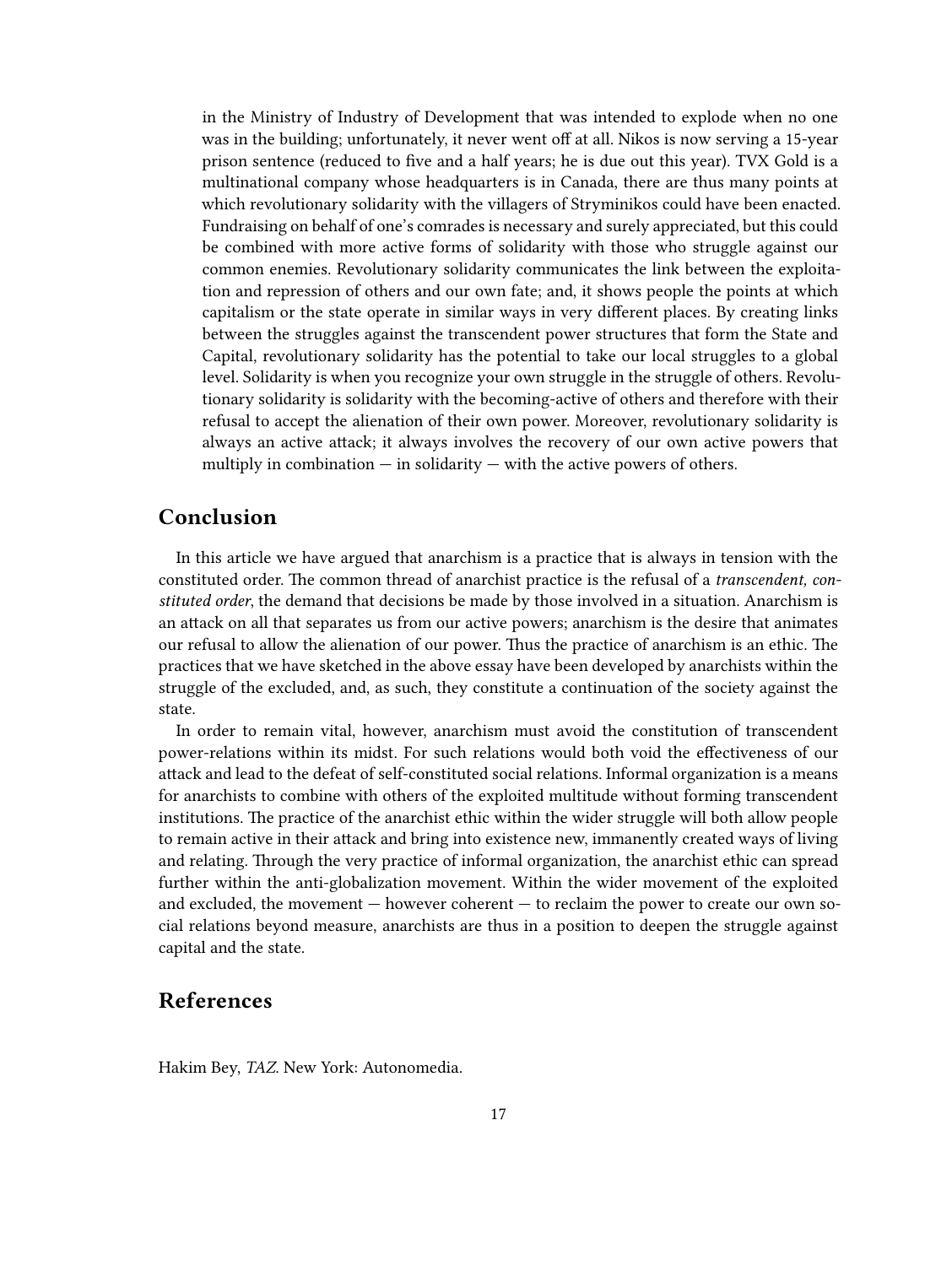Alfredo Bonanno, *The Anarchist Tension*. London: Elephant Editions, 1998 [\(www.geocities.com](http://www.geocities.com/kk_abacus/ioaa/tension.html)). Pierre Clastres, *Society Against the State*. New York: Urizen, 1977. Gilles Delueze and Felix Guattari, *Nomadology: The War Machine*. New York: Semiotext(e), 1986. Michael Hardt and Antonio Negri, *Empire*. Cambridge: Harvard University Press, 2000. David Harvey, *The Conditions of Postmodernity*. Oxford, 1989. Insurrection, "Autonomous Base Nucleus," [\(www.geocities.com\)](http://www.geocities.com/kk_abacus) Insurrection, "Beyond the Structures of Synthesis,"([www.geocities.com\)](http://www.geocities.com/kk_abacus) Peter Kropotkin, *The Conquest of Bread*. London: Elephant Editions, 1996. Nikos Mazotis, "Statement to the Athens Criminal Court." [\(www.geocities.com\)](http://www.geocities.com/kk_abacus/mazotis.html)

18